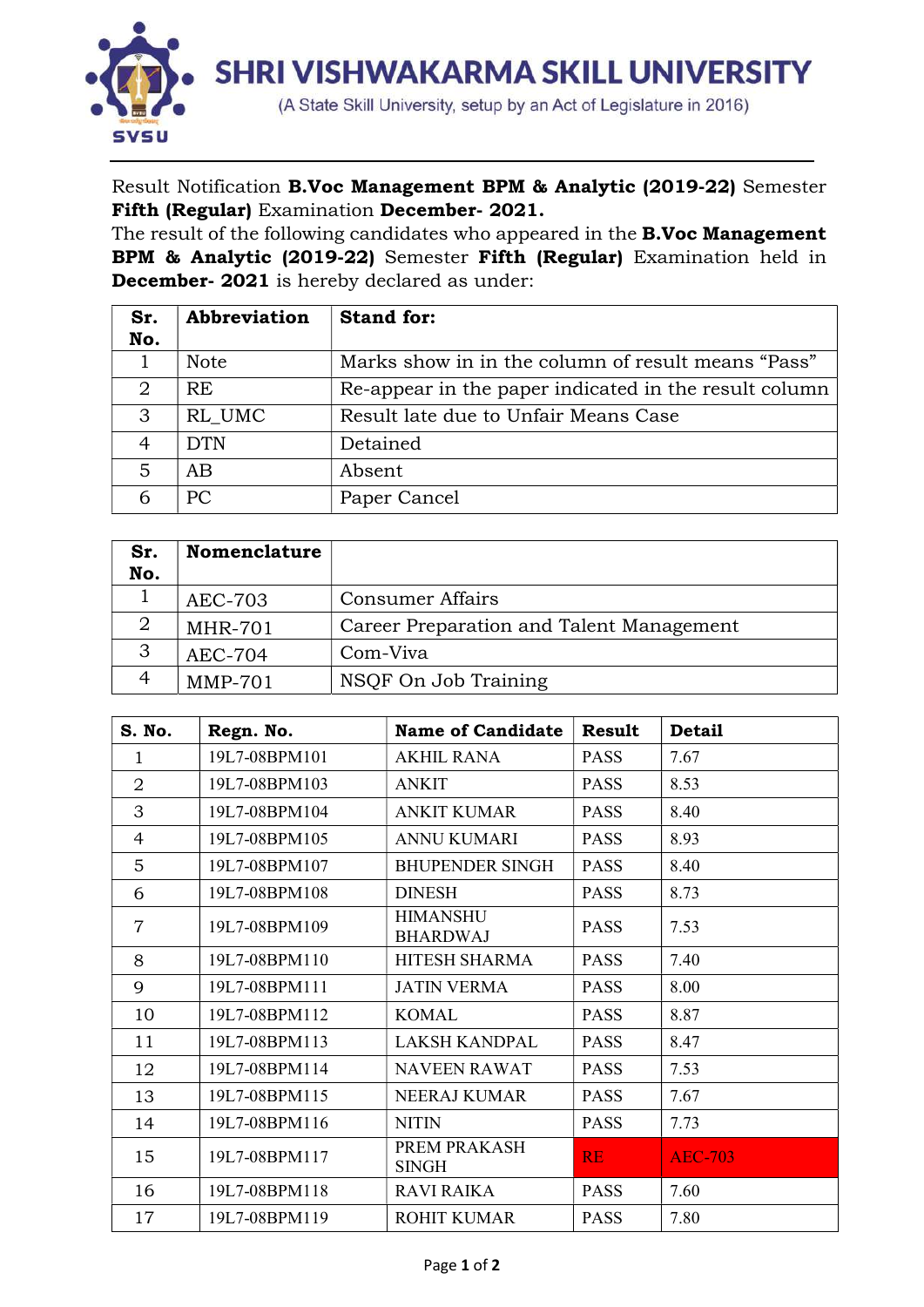| S. No. | Regn. No.     | <b>Name of Candidate</b>             | Result      | <b>Detail</b>  |
|--------|---------------|--------------------------------------|-------------|----------------|
| 18     | 19L7-08BPM120 | <b>SAHRYAAR KHAN</b>                 | <b>PASS</b> | 8.27           |
| 19     | 19L7-08BPM121 | <b>SANDEEP</b>                       | <b>PASS</b> | 8.60           |
| 20     | 19L7-08BPM122 | <b>SANDEEP KUMAR</b>                 | <b>PASS</b> | 6.73           |
| 21     | 19L7-08BPM123 | <b>SHUBHAM SINGH</b><br><b>RAWAT</b> | <b>PASS</b> | 8.47           |
| 22     | 19L7-08BPM124 | SIDDHI KAUL                          | RE.         | <b>AEC-703</b> |
| 23     | 19L7-08BPM125 | <b>TUSHAR KANT</b><br>GARG           | <b>PASS</b> | 8.00           |
| 24     | 19L7-08BPM126 | <b>VAISHALI</b>                      | <b>PASS</b> | 8.93           |

Dated: 10/06/2022 Examination Department